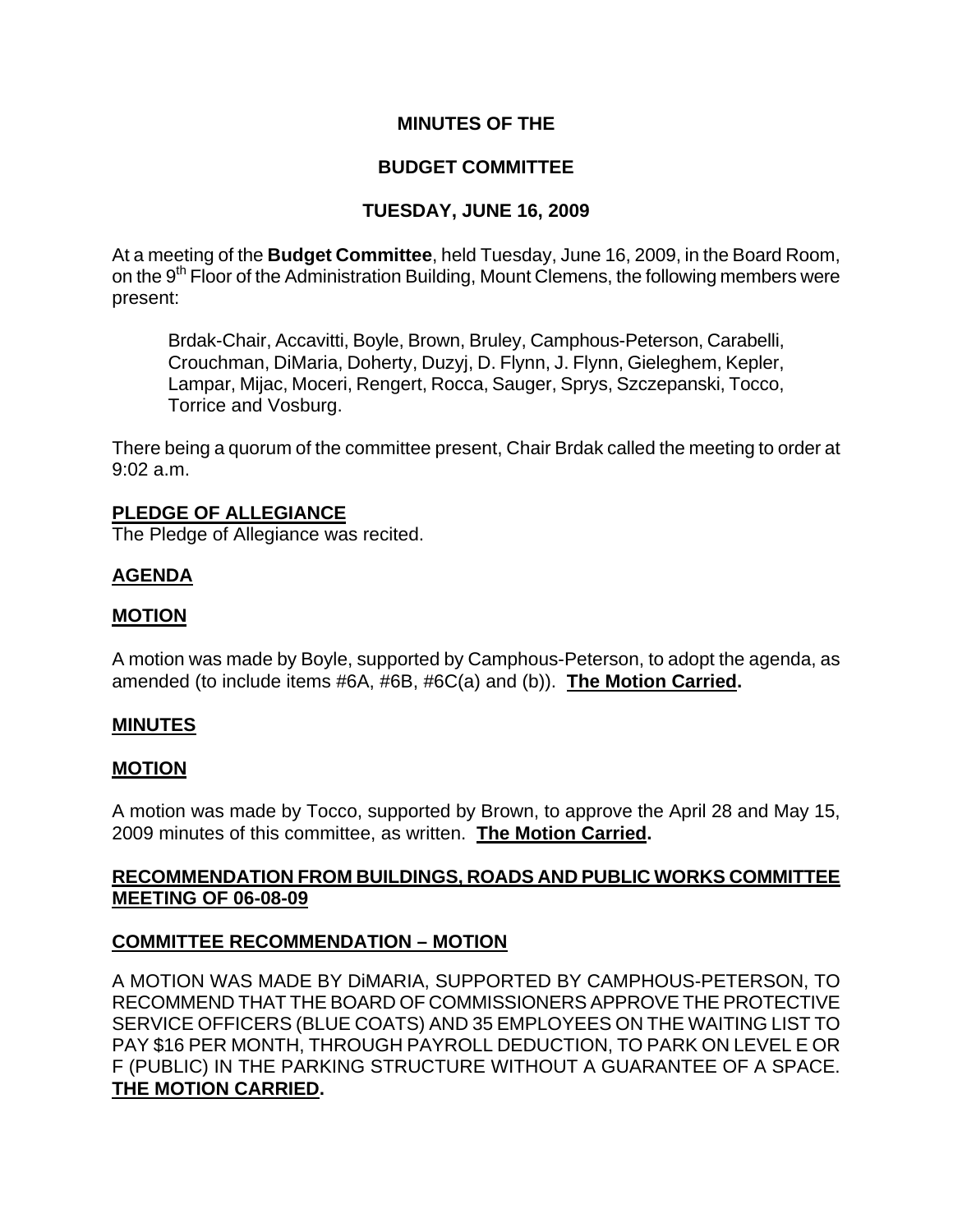# **RECOMMENDATION FROM PUBLIC SAFETY AND CORRECTIONS COMMITTEE MEETING OF 06-09-09**

Mr. Charles Seidelman was present to answer questions.

#### **COMMITTEE RECOMMENDATION – MOTION**

A MOTION WAS MADE BY DOHERTY, SUPPORTED BY LAMPAR, TO RECOMMEND THAT THE BOARD OF COMMISSIONERS AUTHORIZE THE OPENING OF THE MACOMB COUNTY JUVENILE JUSTICE CENTER'S PHASE II THROUGH THE CREATION, POSTING AND FILLING OF 16 FULL-TIME POSITIONS INCLUDING THREE CASE MANAGERS, TWO AFTERCARE SPECIALISTS (GRANT- FUNDED), AND 13 YOUTH SPECIALISTS. FURTHERMORE, BE IT RESOLVED THAT \$375,320 IN FUNDS BE TRANSFERRED FROM THE MACOMB COUNTY FAMILY DIVISION OF THE CIRCUIT COURT'S CHILD CARE FUND TO THE JUVENILE JUSTICE CENTER TO COVER THE COST OF STAFFING AND OPERATIONS TO THE END OF THE FISCAL YEAR AT NO ADDITIONAL COSTS TO THE COUNTY.

The following commissioners spoke: Sprys, Doherty and Vosburg.

Chair Brdak called for a vote on the motion and **THE MOTION CARRIED WITH SPRYS VOTING "NO."**

# **RECOMMENDATION FROM COURTS AND LEGAL AFFAIRS COMMITTEE MEETING OF 06-09-09**

### **COMMITTEE RECOMMENDATION – MOTION**

A MOTION WAS MADE BY DiMARIA, SUPPORTED BY CARABELLI, TO RECOMMEND THAT THE BOARD OF COMMISSIONERS AMEND THE BUDGET TO PROVIDE FOR VISITING JUDGES AT THE 42-II DISTRICT COURT (NEW BALTIMORE) IN THE AMOUNT OF \$25,000.

The following commissioners spoke: Mijac, Crouchman, Vosburg, Brdak, Bruley and DiMaria.

Chair Brdak called for a vote on the motion and **THE MOTION CARRIED.** 

### **RECOMMENDATIONS FROM SENIOR SERVICES COMMITTEE MEETING OF 06-11-09**

Ms. Angela Willis was present to answer questions.

#### **a) Approve Continued Funding for Grandparents Raising Grandchildren Clerical Support Position**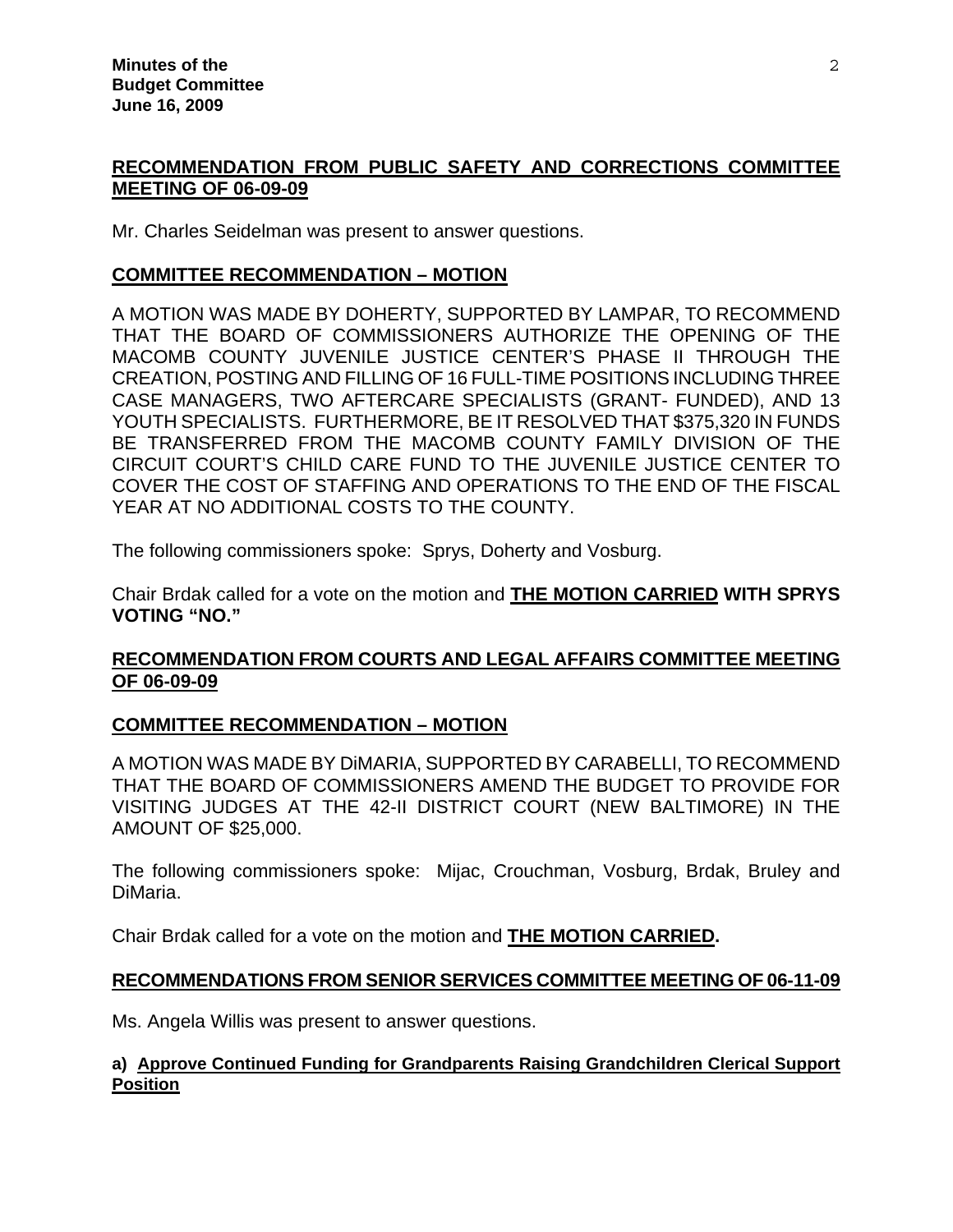#### **COMMITTEE RECOMMENDATION – MOTION**

A MOTION WAS MADE BY J. FLYNN, SUPPORTED BY CAMPHOUS-PETERSON, TO RECOMMEND THAT THE BOARD OF COMMISSIONERS APPROVE CONTINUED FUNDING OF \$10,000 FROM THE COUNTY GENERAL FUND FOR THE GRANDPARENTS RAISING GRANDCHILDREN CLERICAL SUPPORT POSITION FOR THE PERIOD OF OCTOBER 1, 2009 TO SEPTEMBER 30, 2010. **THE MOTION CARRIED.** 

**b) Concur with Director of Senior Services Department to Re-Establish the Macomb Emergency Needs for Seniors (M.E.N.S.) Fund and Gain Access to M.E.N.S. Funds Currently Held in Senior Services Special Needs Account #210 / 87095**

#### **COMMITTEE RECOMMENDATION – MOTION**

A MOTION WAS MADE BY KEPLER, SUPPORTED BY MOCERI, TO RECOMMEND THAT THE BOARD OF COMMISSIONERS CONCUR WITH THE DIRECTOR OF SENIOR SERVICES DEPARTMENT TO RE-ESTABLISH MACOMB EMERGENCY NEEDS FOR SENIORS (M.E.N.S.) FUND AND GAIN ACCESS TO M.E.N.S. FUNDS CURRENTLY HELD IN SENIOR SERVICES SPECIAL NEEDS ACCOUNT #210 / 87095.

The following commissioner spoke: Vosburg.

Chair Brdak called for a vote on the motion and **THE MOTION CARRIED.** 

### **RECEIVE AND FILE THE FINANCE DIRECTOR'S CORRESPONDENCE DATED JUNE 9, 2009**

Contained within committee packets was a three-page letter dated June 9, 2009 from Mr. Diegel that had attached to it Schedules A, B, and C.

Two handouts were distributed. The first handout was a one-page memorandum dated June 9, 2009 from Mr. Steve Mellen that was addressed to Mr. William Sowerby, Macomb County SMART Bus Rep. regarding 2010 to 2012 Taxable Value Forecast. The second handout was a one-page outlined document entitled, Tax Levies.

#### **MOTION**

A motion was made by DiMaria, supported by Camphous-Peterson, to receive and file the Finance Director's correspondence dated June 9, 2009.

Mr. Diegel spoke about the need to develop a process for developing a recommended budget for 2010.

During his presentation, he noted that the State of Michigan is changing the rules of how to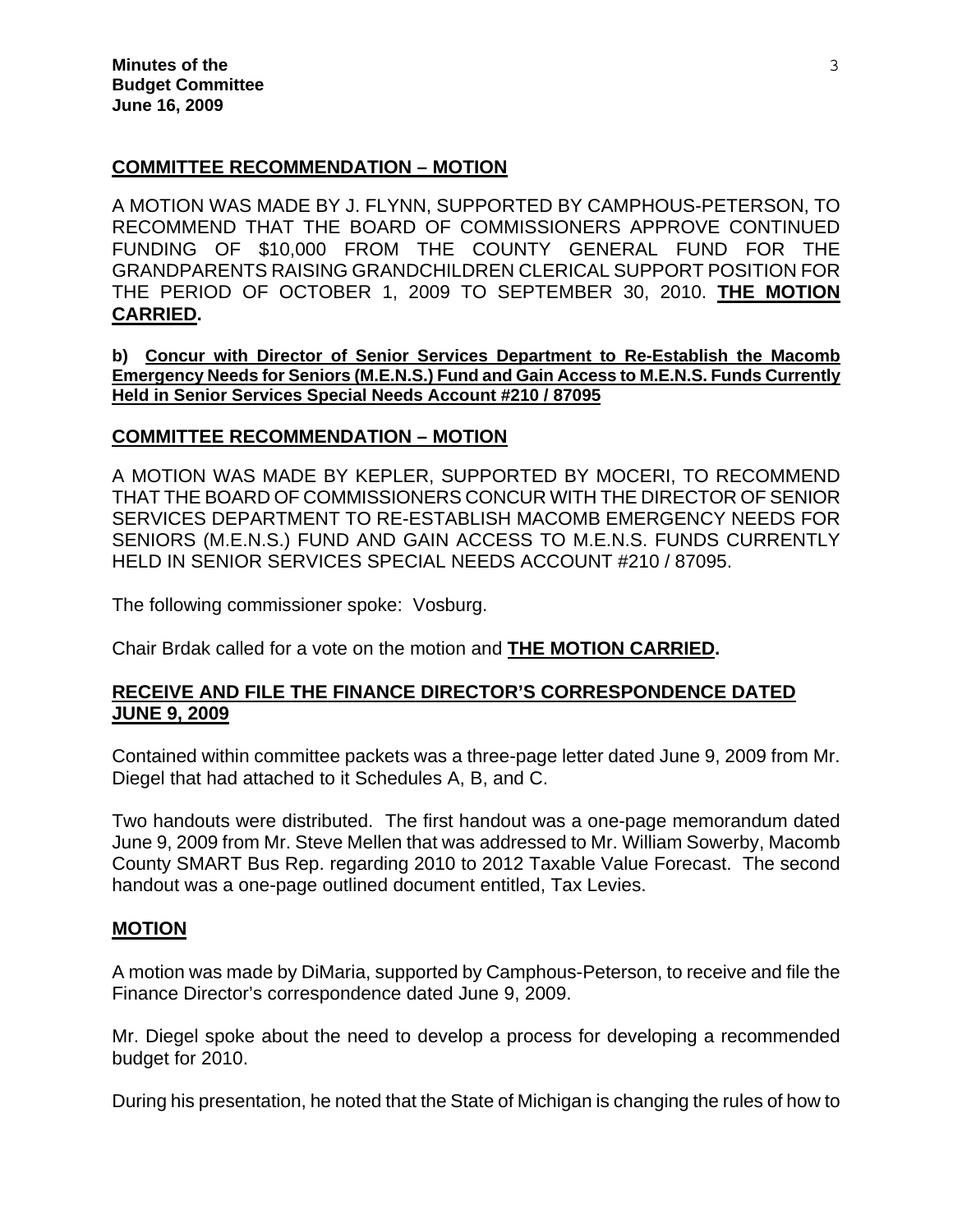establish values on properties.

He then gave an extensive overview of the handouts. The estimated 3-year reduction in property tax revenues 2010-2012 is projected at a \$41 million loss. He projected a \$13.6 million deficit in 2010.

Lastly, he briefly overviewed Schedules A, B, and C.

The following commissioners spoke: Vosburg, Brdak, Brown, Rengert, Gieleghem and Sprys.

Sheriff Mark Hackel addressed the committee.

The following commissioner spoke: Sprys.

Mr. Seidelman addressed the committee.

The following commissioners spoke: Sprys, D. Flynn, Brown, Camphous-Peterson, Brdak, Rengert, Bruley, Szczepanski, Mijac, Crouchman and Gieleghem.

Chair Brdak called for a vote on the motion and **The Motion Carried.** 

### **2009 CONTINGENCY REPORT UPDATE**

#### **MOTION**

A motion was made by Duzyj, supported by Camphous-Peterson, to receive and file the 2009 Contingency Report Update.

The following commissioners spoke: Vosburg, Brdak, Moceri and Mijac.

Chair Brdak called for a vote on the motion and **The Motion Carried.** 

#### **NEW BUSINESS**

Commissioner Brown recalled that committee chairs will be meeting with their respective department heads to give more long-range guidance in making cuts; he felt that they should look at three year numbers. Mr. Diegel felt that they could develop something. Commissioner Brown felt it would be more of a guide/reference for committee chairs.

Chair Brdak plans on scheduling a special Budget Committee meeting to formulate a plan moving forward in terms of the process.